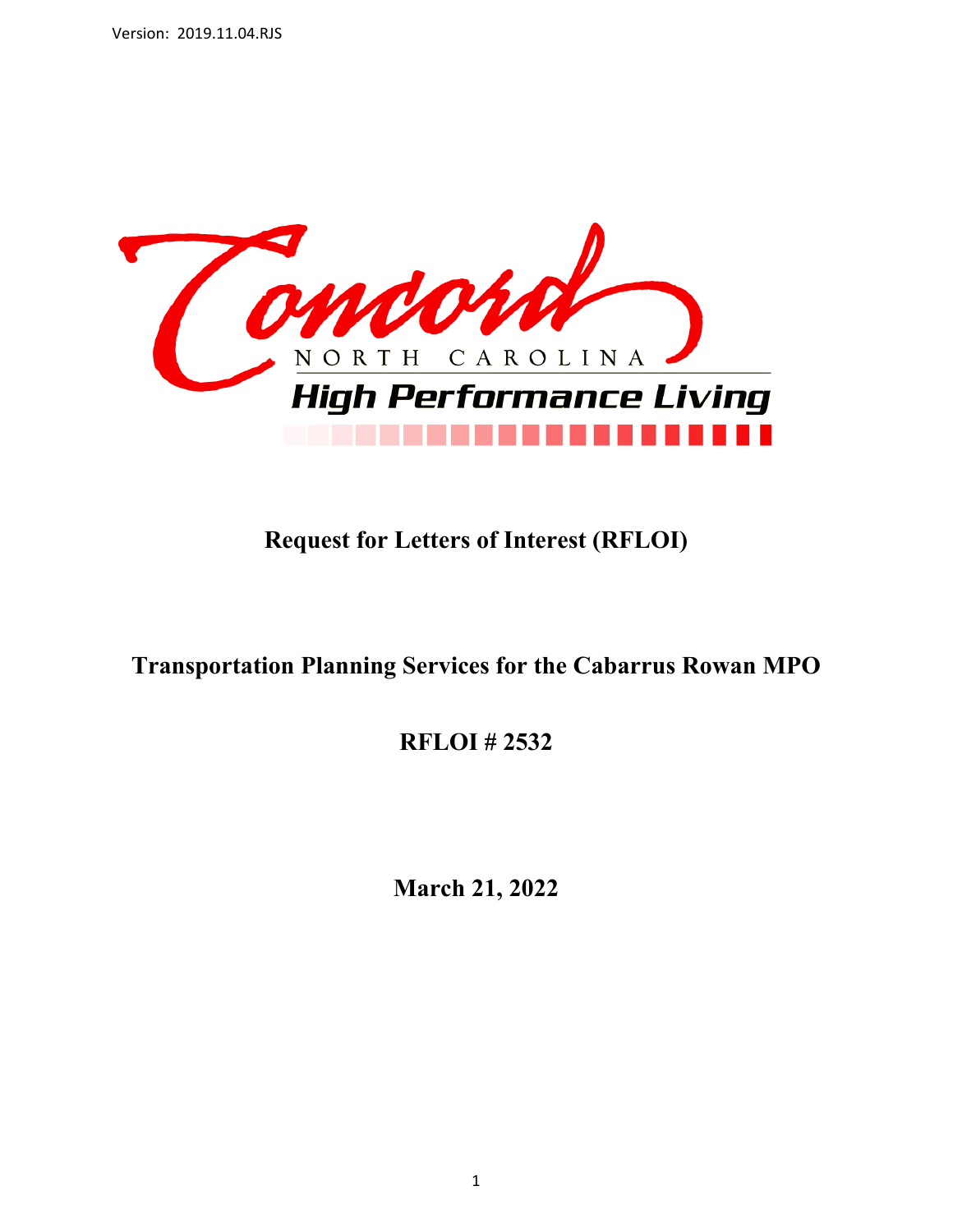# **City of Concord**

# **REQUEST for LETTERS of INTEREST (RFLOI)**

### **Transportation Planning Services for the Cabarrus Rowan MPO**

#### TITLE: **TRANSPORTATION PLANNING SERVICES FOR THE CABARRUS ROWAN METROPOLITAN PLANNING ORGANIZATION (CRMPO)**

ISSUE DATE: **March 21, 2022**

SUBMITTAL DEADLINE: **April 21, 2022**

ISSUING AGENCY: **City of Concord, Lead Agency**

### **SYNOPSIS**

**SUBCONSULTANTS ARE PERMITTED UNDER THIS CONTRACT.**

**This contract shall be partially reimbursed with Federal-aid funding through the North Carolina Department of Transportation (hereinafter referred to as the Department). The solicitation, selection, and negotiation of a contract shall be conducted in accordance with all Department requirements and guidelines.** 

**The primary and/or subconsultant firm(s) shall be pre-qualified by the Department to perform any of the Discipline Codes listed below for the City of Concord. Discipline Codes required are:** 

- **00006 Air Quality Conformity**
- **00045 Corridor Planning**
- **00141 Multimodal Transportation Planning**
- **00260 Comprehensive Transportation Planning Development**
- **00261 Long Range Transportation Planning**
- **00363 Travel Demand Model Application**

**WORK CODES for each primary and/or subconsultant firm(s) (***if Subconsultants are allowed under this RFLOI***) SHALL be listed on the respective RS-2 FORMS (see section 'SUBMISSION ORGANIZATION AND INFORMATION REQUIREMENTS').** 

This RFLOI is to solicit responses (LETTERS of INTEREST, or LOIs) from qualified firms to provide professional consulting services to:

### **PROPOSED CONTRACT SCOPE SUMMARY**.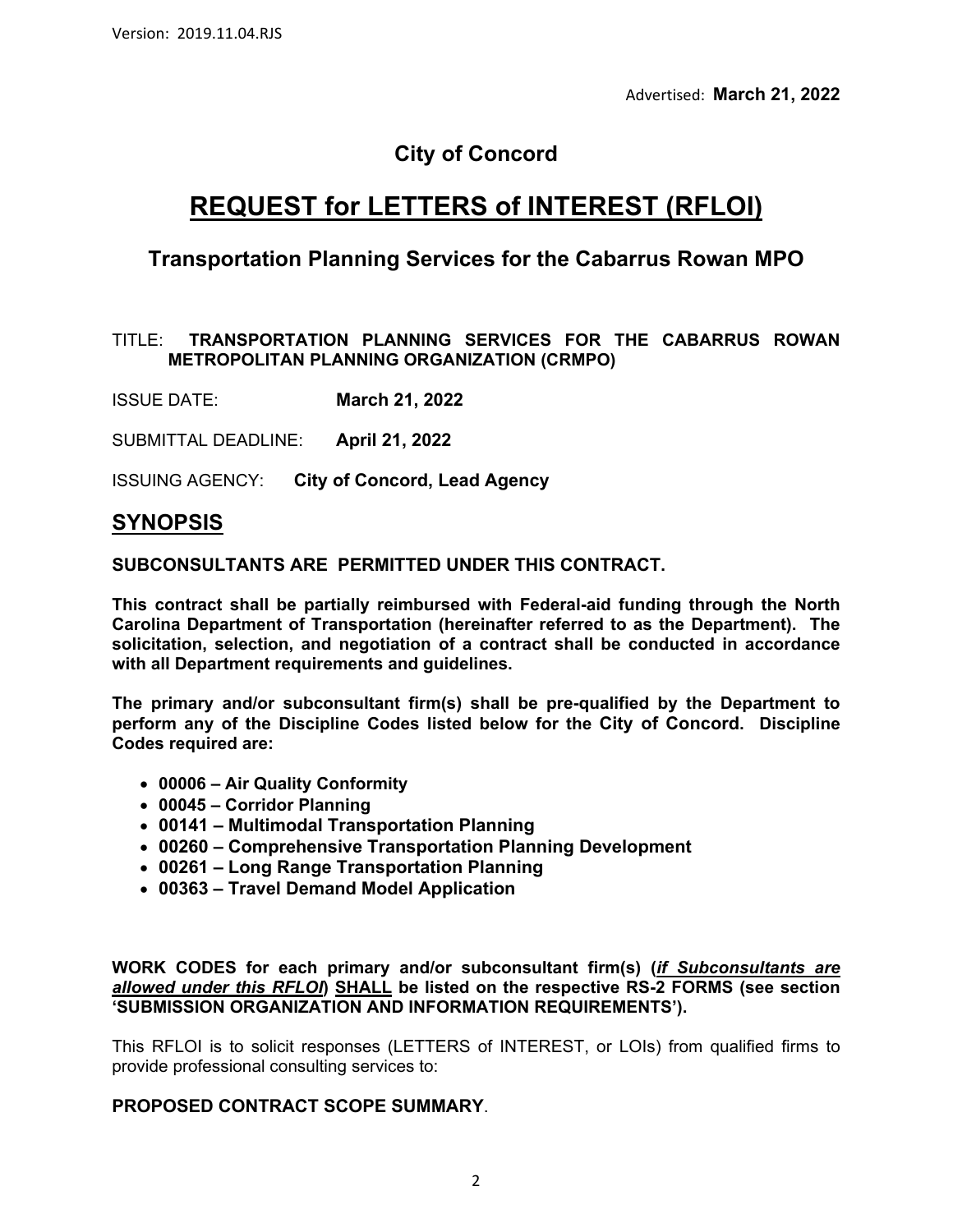The Cabarrus Rowan Urban Area Metropolitan Planning Organization (CRMPO) is the officially designated body responsible for administrating the transportation planning process required under Federal Law. The CRMPO plans for regional transportation needs including highway, transit, air, bicycle and pedestrian facilities within both Cabarrus and Rowan counties as well as coordinating connections to the greater Metrolina Area and activities with adjacent MPOs. Priority goals of the CRMPO planning process include:

- Promote the safe and efficient management, operation and development of transportation system;
- Serve the mobility needs of people and freight;
- Public participation and partnership;
- Foster economic growth and development; and
- Minimize the negative effects of transportation including air quality.

The City of Concord, as the Lead Agency of the CRMPO is soliciting statements of qualification from interested consultants to provide urban area transportation planning services for the CRMPO. The selected firm will serve as contracted staff to the CRMPO under the general supervision of the Transportation Director of the City of Concord. The metropolitan planning area covers all of Cabarrus and Rowan counties in North Carolina. Direct and quantifiable working experience with North Carolina MPO's is required for these services.

The City of Concord reserves the right to select and enter into a contract with a transportation planning consultant through this process for a term of one (1) year with the option to renew for one (1) additional year.

Electronic LOIs should be submitted in .pdf format using software such as Adobe, CutePDF PDF Writer, Docudesk deskPDF, etc.

LOIs SHALL be received **ELECTRONICALLY ONLY no later than 5:00 PM, April 21, 2022.** 

**The address for electronic deliveries is:** *grahamp@concordnc.gov*

#### **LOIs received after this deadline will not be considered.**

Except as provided below any firm wishing to be considered must be properly registered with the Office of the Secretary of State and with the North Carolina Board of Examiners for Engineers and Surveyors. Any firm proposing to use corporate subsidiaries or subcontractors must include a statement that these companies are properly registered with the North Carolina Board of Examiners for Engineers and Surveyors and/or the NC Board for Licensing of Geologists. The Engineers performing the work and in responsible charge of the work must be registered Professional Engineers in the State of North Carolina and must have a good ethical and professional standing. It will be the responsibility of the selected private firm to verify the registration of any corporate subsidiary or subcontractor prior to submitting a Letter of Interest. Firms which are not providing engineering services need not be registered with the North Carolina Board of Examiners for Engineers and Surveyors. Some of the services being solicited may not require a license. It is the responsibility of each firm to adhere to all laws of the State of North Carolina.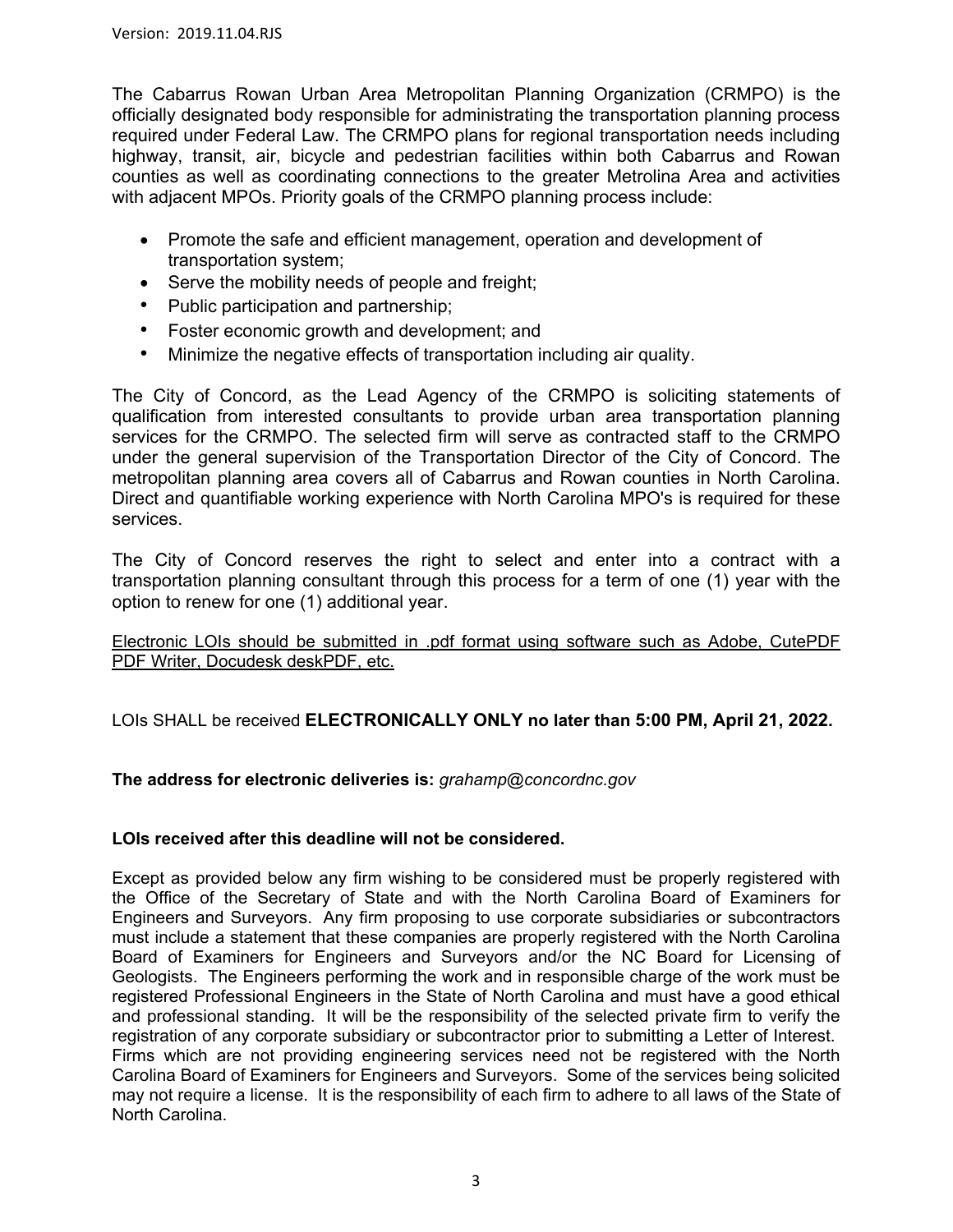The firm must have the financial ability to undertake the work and assume the liability. The selected firm(s) will be required to furnish proof of Professional Liability insurance coverage in the minimum amount of \$1,000,000.00. The firm(s) must have an adequate accounting system to identify costs chargeable to the project. Must adhere to the City of Concord's insurance guidelines as outlined in the Standard Form of Agreement for Professional Services.

### **SCOPE OF WORK**

The City of Concord is soliciting proposals for the services of a firm/team for the following contract scope of work:

### **PROPOSED CONTRACT SCOPE**

Items that will be required of the selected firm include (detailed Prospectus for Continuing Transportation Planning can be found at https://concordnc.gov/CRMPO-Prospectus), but are not limited to:

- Daily staffing of the CRMPO including phone, email, and customer service duties.
- All technical planning, mapping, and data management including maintenance of the Regional Travel Demand Model prepared in partnership with the Mecklenburg-Union, Gaston, Rock Hill MPOs and the NC and SC Departments of Transportation.
- Routine maintenance/updates of the CRMPO website.
- Administration of the Technical Coordinating Committee (TCC) and Transportation Advisory Committee (TAC) boards, monthly meetings, and reporting.
- Grant and program reporting to local, state and federal agencies.
- Financial Planning and Planning Work Program development.
- Lead the development of the Long Range Transportation Plan (LRTP) and the Comprehensive Transportation Plan (CTP) including the following topics: financial forecasts, project identification, mapping, goals and objectives, and socioeconomic projections.
- Conduct detailed transportation system analysis as it pertains to highways, pedestrian/bicycles, transit, rail, and aviation.
- State Transportation Improvement Program (STIP) Project(s) identification, facilitation, and coordination.
- Experience with transportation demand modeling, transportation conformity, and air quality regulations.
- Upon request provide specialized transportation planning services to CRMPO member governments.
- Transit Planning and Regional Mass Transit knowledge.
- Highway and Multi-modal Transportation Planning services (including Pedestrian, Bicycle, Transit, Rail, Aviation)
- Work with elected and appointed boards and commissions.
- Public speaking and education about the CRMPO and urban metro area.
- Liaison with the public, local governments, CRAFT, NCDOT, FHWA, etc.
- Ability and flexibility of firm to adapt to changing needs and multiple work tasks assigned by the Lead Agency and CRMPO policy board.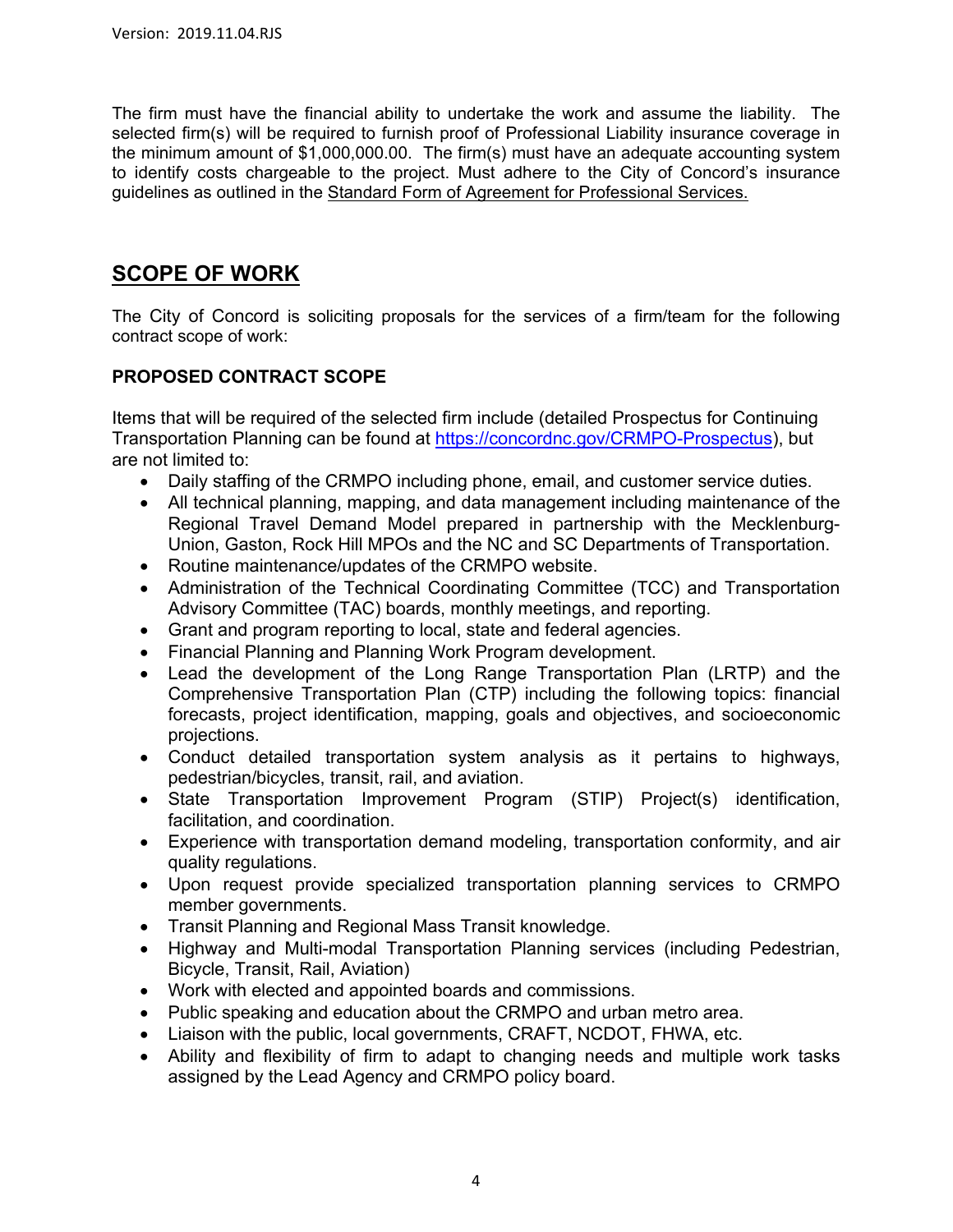- Prepare, summarize, and disseminate pertinent MPO information to the member jurisdictions, acting as liaison between Federal, State, and local government agencies, as well as member organizations (i.e. CRAFT, MTC, etc.)
- Public Involvement Plan, Title VI, PWP and all other required MPO documents.

These services may expand based on the annual needs of the CRMPO. Qualified firms will need to show the ability to meet these and all other work tasks as assigned with experienced transportation planning personnel. Qualified firms must also maintain a publicly accessible office to provide customer service to all interested parties during regular business hours, and be able to attend all relevant local, and regional organizational meetings as required.

#### **PROPOSED CONTRACT TIME: ONE YEAR WITH OPTIONAL ONE YEAR RENEWAL**

### **PROPOSED CONTRACT PAYMENT TYPE: LUMP SUM TO INCLUDE DIRECT NON-OVERHEAD EXPENSES**

### **SUBMITTAL REQUIREMENTS**

All LOIs are limited to **Twenty (20)** pages (RS-2 forms are not included in the page count) inclusive of the cover sheet, and shall be typed on 8-1/2" x 11" sheets.

ONLY ELECTRONIC LOIs WILL BE ACCEPTED.

*One (1) copy of the LOI should be submitted as a .pdf file to the email address grahamp@concordnc.gov . A confirmation email will be sent as an electronic receipt when your LOI is received. Paper copies are not required. The subject line should contain the Firm's Name, and "LOI for CRMPO Services".* 

*In addition, all questions regarding this LOI should be sent to Phillip Graham, at the following email address, grahamp@concordnc.gov .*

**Firms submitting LOIs are encouraged to carefully check them for conformance to the requirements stated above. If LOIs do not meet ALL of these requirements, they will be disqualified. No exception will be granted.** 

### **SELECTION PROCESS**

Following is a general description of the selection process:

- The LGA's Selection Committee will review all qualifying LOI submittals.
- For Limited Services Contracts (On-Call type contracts), the LGA's Selection Committee MAY, at the LGA's discretion, choose any number of firms to provide the services being solicited.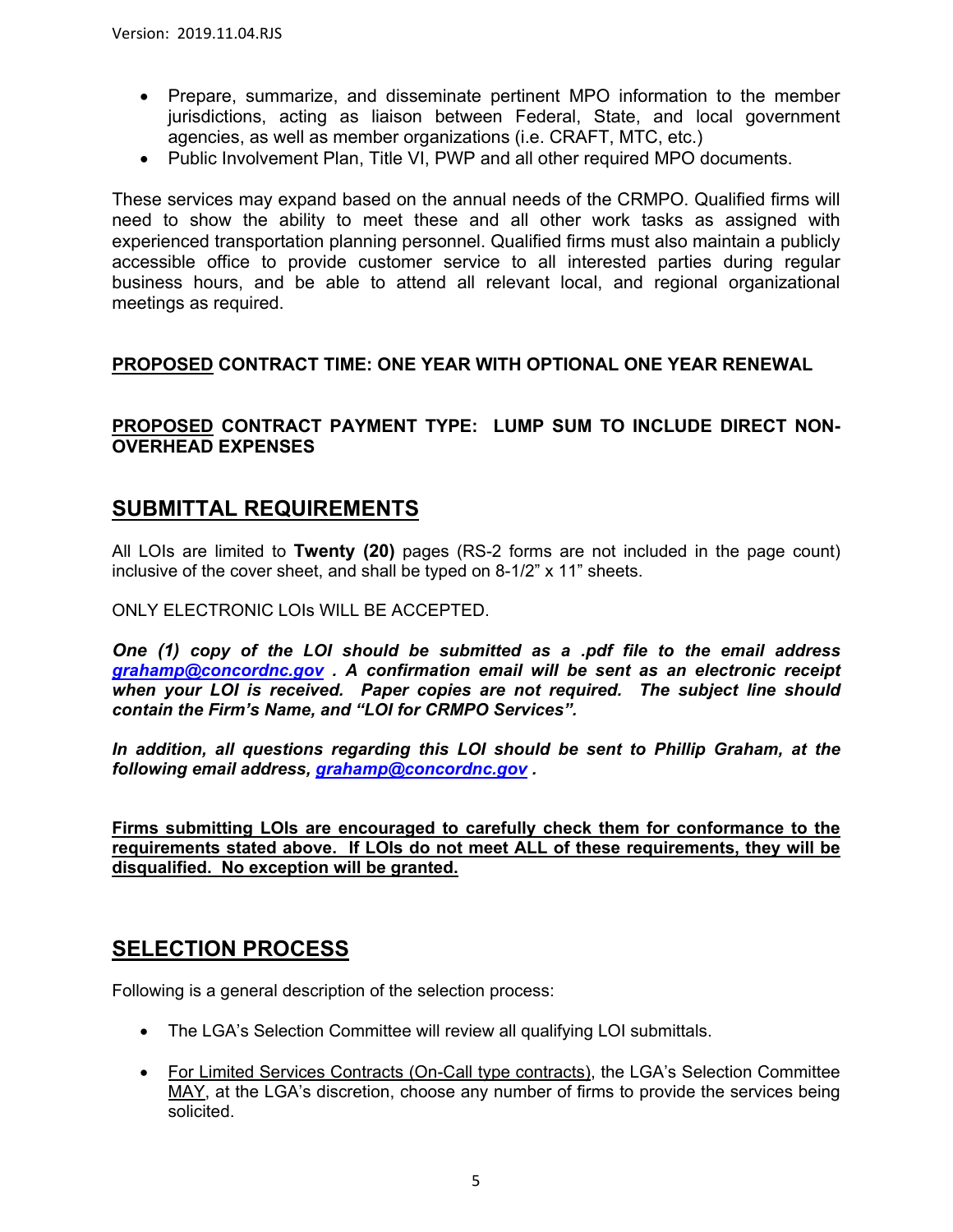- For Project-Specific Contracts (non On-Call type contracts), the LGA's Selection Committee MAY, at the LGA's discretion, shortlist a minimum of three (3) firms to be interviewed. IF APPLICABLE, dates of shortlisting and dates for interviews are shown in the section SUBMISSION SCHEDULE AND KEY DATES at the end of this RFLOI.
- In order to be considered for selection, consultants must submit a complete response to this RFLOI prior to the specified deadlines. Failure to submit all information in a timely manner will result in disqualification.

## **TITLE VI NONDISCRIMINATION NOTIFICATION**

The LGA in accordance with the provisions of Title VI of the Civil Rights Act of 1964 (78 Stat. 252, 42 US.C. §§ 2000d to 2000d-4) and the Regulations, hereby notifies all RESPONDENTS that it will affirmatively ensure that any contract entered into pursuant to this advertisement, disadvantaged business enterprises will be afforded full and fair opportunity to submit LETTERS of INTEREST (LOIs) in response to this ADVERTISEMENT and will not be discriminated against on the grounds of race, color, or national origin in consideration for an award.

## **SMALL PROFESSIONAL SERVICE FIRM (SPSF) PARTICIPATION**

The Department encourages the use of Small Professional Services Firms (SPSF). Small businesses determined to be eligible for participation in the SPSF program are those meeting size standards defined by Small Business Administration (SBA) regulations, 13 CFR Part 121 in Sector 54 under the North American Industrial Classification System (NAICS). The SPSF program is a race, ethnicity, and gender neutral program designed to increase the availability of contracting opportunities for small businesses on federal, state or locally funded contracts. SPSF participation is not contingent upon the funding source.

The Firm, at the time the Letter of Interest is submitted, shall submit a listing of all known SPSF firms that will participate in the performance of the identified work. The participation shall be submitted on the Department's Subconsultant Form RS-2. RS-2 forms may be accessed on the Department's website at NCDOT Connect Guidelines & Forms.

The SPSF must be qualified with the Department to perform the work for which they are listed.

## **PREQUALIFICATION**

The Department maintains on file the qualifications and key personnel for each approved discipline, as well as any required samples of work. Each year on the anniversary date of the company, the firm shall renew their prequalified disciplines. If your firm has not renewed its application as required by your anniversary date or if your firm is not currently prequalified, please submit an application to the Department **prior to submittal of your LOI**. An application may be accessed on the Department's website at Prequalifying Private Consulting Firms -- Learn how to become Prequalified as a Private Consulting Firm with NCDOT. Having this data on file with the Department eliminates the need to resubmit this data with each letter of interest.

Professional Services Contracts are race and gender neutral and do not contain goals. However, the Respondent is encouraged to give every opportunity to allow Disadvantaged, Minority-Owned and Women-Owned Business Enterprises (DBE/MBE/WBE) subconsultant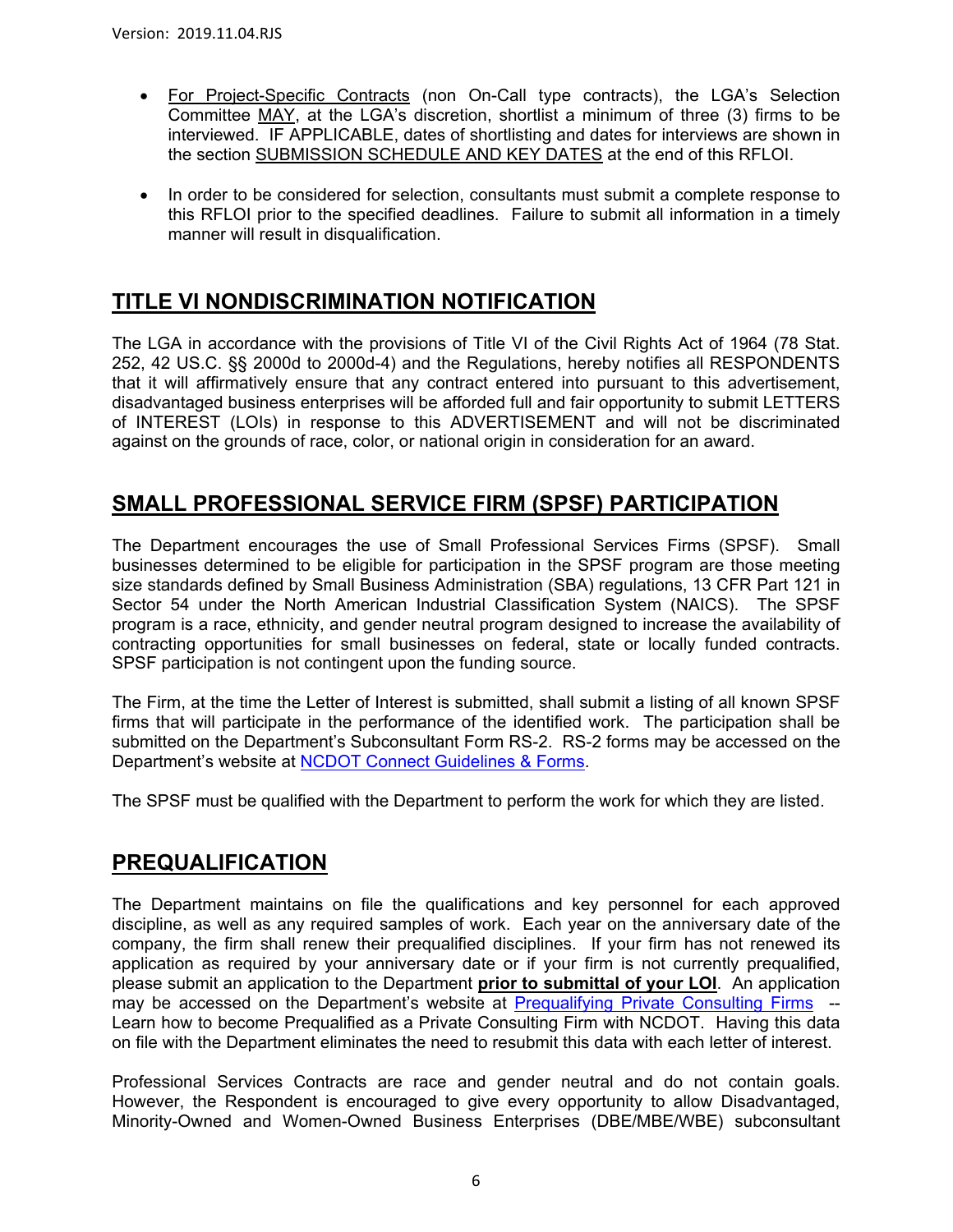utilization on all LOIs, contracts and supplemental agreements. The Firm, subconsultant and subfirm shall not discriminate on the basis of race, religion, color, national origin, age, disability or sex in the performance of this contract.

### **DIRECTORY OF FIRMS AND DEPARTMENT ENDORSEMENT**

Real-time information about firms doing business with the Department, and information regarding their prequalifications and certifications, is available in the Directory of Transportation Firms. The Directory can be accessed on the Department's website at Directory of Firms --Complete listing of certified and prequalified firms.

The listing of an individual firm in the Department's directory shall not be construed as an endorsement of the firm.

# **SELECTION CRITERIA**

#### **All prequalified firms who submit responsive letters of interest will be considered.**

In selecting a firm/team, the selection committee, which includes member jurisdictions and NCDOT, will take into consideration qualification information including such factors as:

- 1. **25% =** Specialized experience, knowledge, and technical expertise as it pertains to highway transportation planning.
- 2. **25% =** Specialized experience, knowledge, and technical expertise as it pertains to nonhighway transportation planning. To include the modes of:
	- a. Pedestrian
	- b. Bicycle
	- c. Transit
	- d. Aviation
	- e. Rail
- 3. **15% =** Experience and familiarity working with NCDOT, FHWA, FTA, FAA and other government entities as it relates to MPO/RPO/TPO functions.
- 4. **20% =** The ability of the individual or firm's North Carolina office to perform the work and meet critical time schedule(s) and deadline(s). Display responsiveness and delivery of MPO related services, to include client input and flexibility to adjust Scope of Work to accommodate the goals of clients.
- 5. **15% =** Technical expertise with software applications pertinent to the scope of work, including but not limited to, transportation modeling, GIS/cartography, and other applicable software.

After reviewing qualifications, follow-up interviews will be conducted with the top scoring firm(s).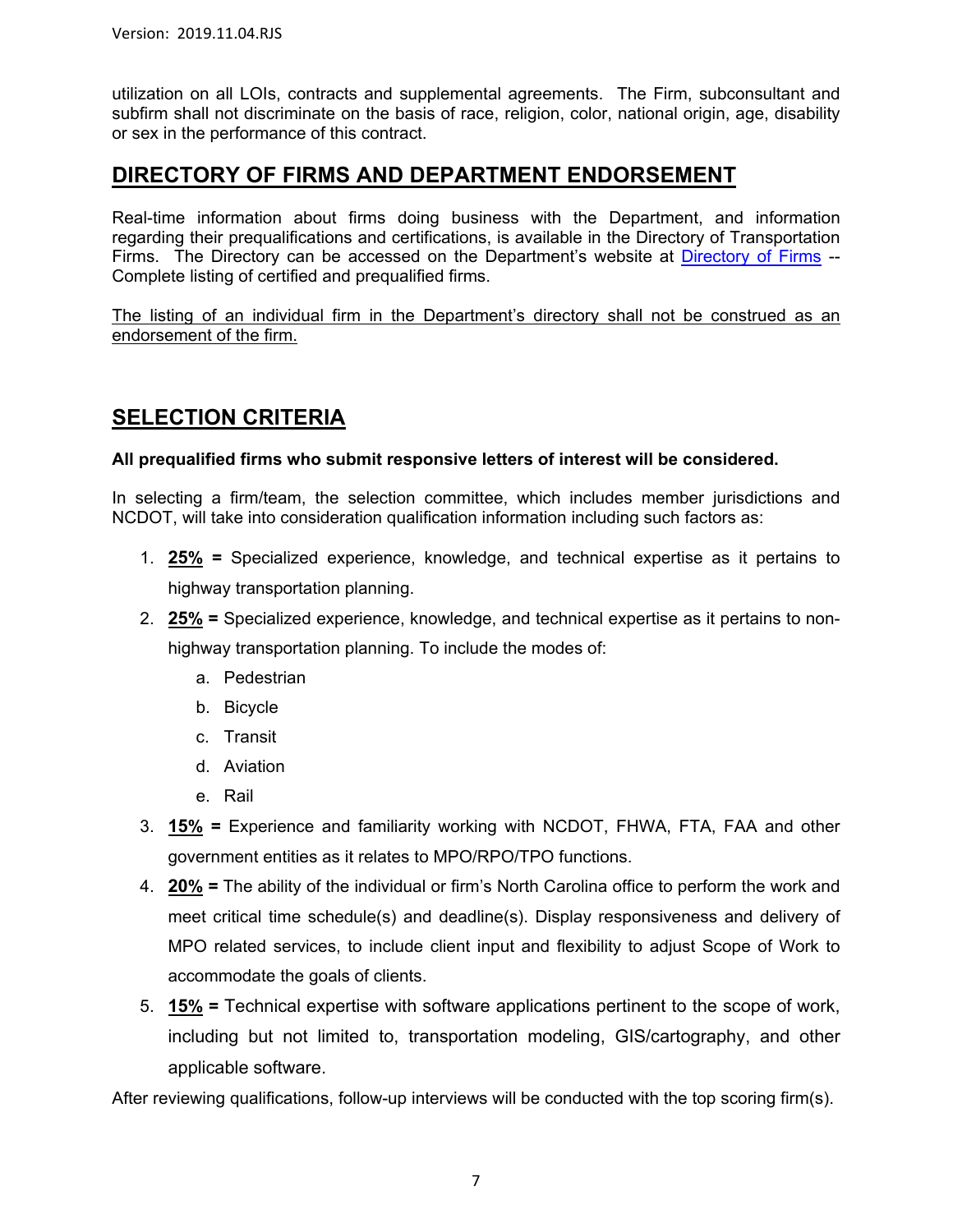### **SUBMISSION ORGANIZATION AND INFORMATION REQUIREMENTS**

The LOI should be addressed to **Phillip Graham, PE., Transportation Director** and must include the name, address, telephone number, and e-mail address of the prime consultant's contact person for this RFLOI.

The LOI must also include the information outlined below:

#### Chapter 1 - Introduction

The Introduction should demonstrate the consultant's overall qualifications to fulfill the requirements of the scope of work and should contain the following elements of information:

- Expression of firm's interest in the work;
- Statement of whether firm is on register:
- Date of most recent private engineering firm qualification;
- Statement regarding firm's(') possible conflict of interest for the work; and
- Summation of information contained in the letter of interest.

#### Chapter 2 - Team Qualifications

This chapter should elaborate on the general information presented in the introduction, to establish the credentials and experience of the consultant to undertake this type of effort. The following must be included:

- 1. Identify recent, similar projects the firm, acting as the prime contractor, has conducted which demonstrates its ability to conduct and manage the project. Provide a synopsis of each project and include the date completed, and contact person.
- 2. If subconsultants are involved, provide corresponding information describing their qualifications as requested in bullet number 1 above.

#### Chapter 3 - Team Experience

This chapter must provide the names, classifications, and location of the firm's North Carolina employees and resources to be assigned to the advertised work; and the professional credentials and experience of the persons assigned to the project, along with any unique qualifications of key personnel. Although standard personnel resumes may be included, identify pertinent team experience to be applied to this project. Specifically, the Department is interested in the experience, expertise, and total quality of the consultant's proposed team. If principals of the firm will not be actively involved in the study/contract/project, do not list them. The submittal shall clearly indicate the Consultant's Project Manager, other key Team Members and his/her qualifications for the proposed work. Also, include the team's organization chart for the Project / Plan. A Capacity Chart / Graph (available work force) should also be included. Any other pertinent information should also be listed in this section.

*Note:* If a project team or subconsultant encounters personnel changes, or any other changes of significance dealing with the company, NCDOT should be notified immediately.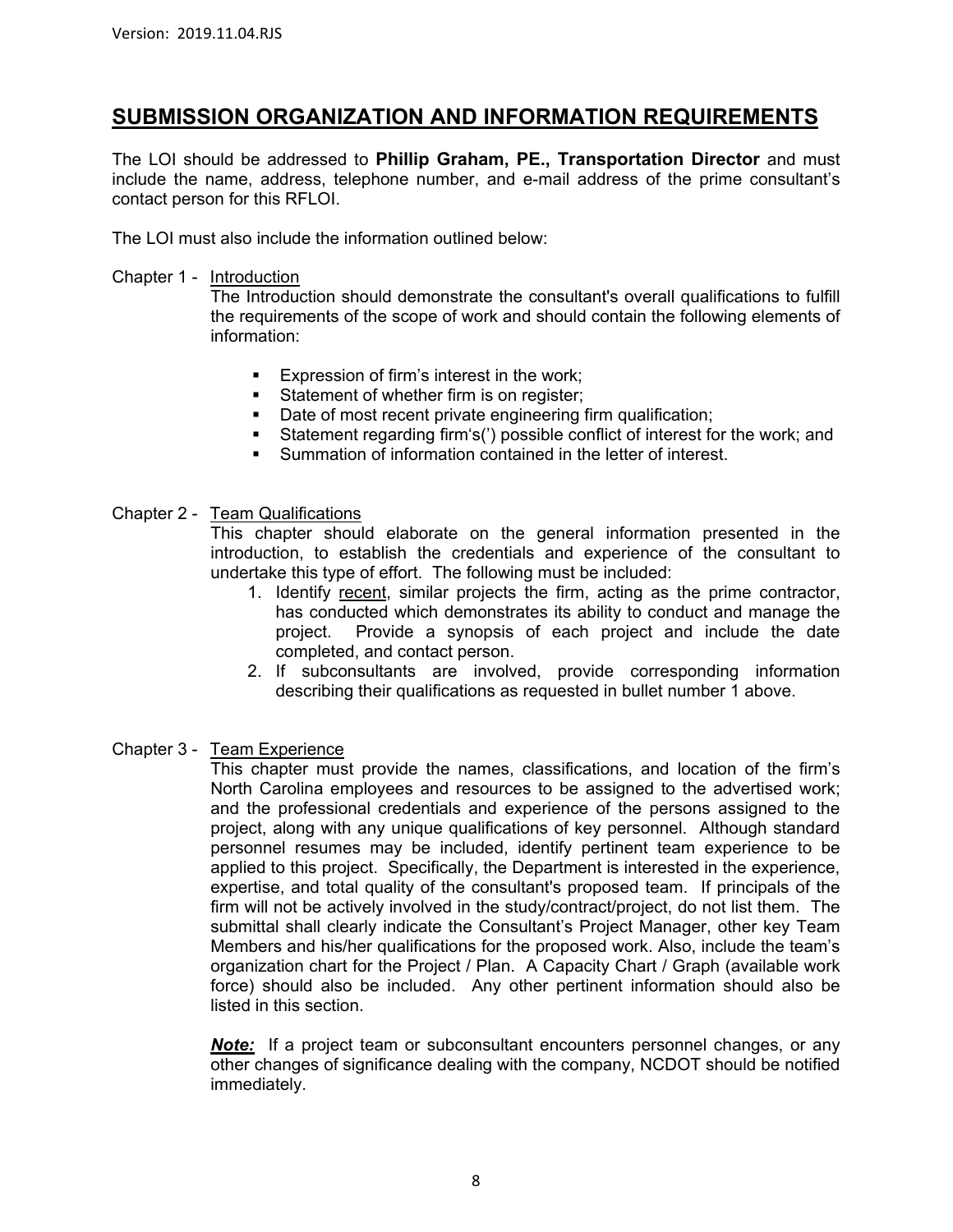#### Chapter 4 - Technical Approach

The consultant shall provide information on its understanding of, and approach to accomplish, this project, including their envisioned scope for the work and any innovative ideas/approaches, and a schedule to achieve the dates outlined in this RFLOI (if any project-specific dates are outlined below).

#### APPENDICES-

CONSULTANT CERTIFICATION Form RS-2

Completed Form RS-2 forms SHALL be submitted with the firm's letter of interest. This section is limited to the number of pages required to provide the requested information.

Submit Form RS-2 forms for the following:

- **Prime Consultant firm** 
	- $\triangleright$  Prime Consultant Form RS-2 Rev 1/14/08; and
- **ANY/ALL Subconsultant firms** (*If Subconsultants are allowed under this RFLOI*) to be, or anticipated to be, utilized by your firm.
	- $\triangleright$  Subconsultant Form RS-2 Rev 1/15/08.
	- $\triangleright$  In the event the firm has no subconsultant, it is required that this be indicated on the Subconsultant Form RS-2 by entering the word "None" or the number "ZERO" and signing the form.

Complete and sign each Form RS-2 (instructions are listed on the form).

 The required forms are available on the Department's website at: https://connect.ncdot.gov/business/consultants/Pages/Guidelines-Forms.aspx

Prime Consultant Form RS-2

Subconsultant Form RS-2

All submissions, correspondence, and questions concerning this RFLOI should be directed to **Phillip Graham, P.E., Transportation Director (grahamp@concordnc.gov).**

IF APPLICABLE, questions may be submitted electronically only, to the contact above. Responses will be issued in the form of an addendum available to all interested parties. Interested parties should also send a request, by email only, to the person listed above to be placed on a public correspondence list to ensure future updates regarding the RFLOI or other project information can be conveyed. Questions must be submitted to the person listed above no later than **April 11, 2022**. The last addendum will be issued no later than **April 18, 2022**.